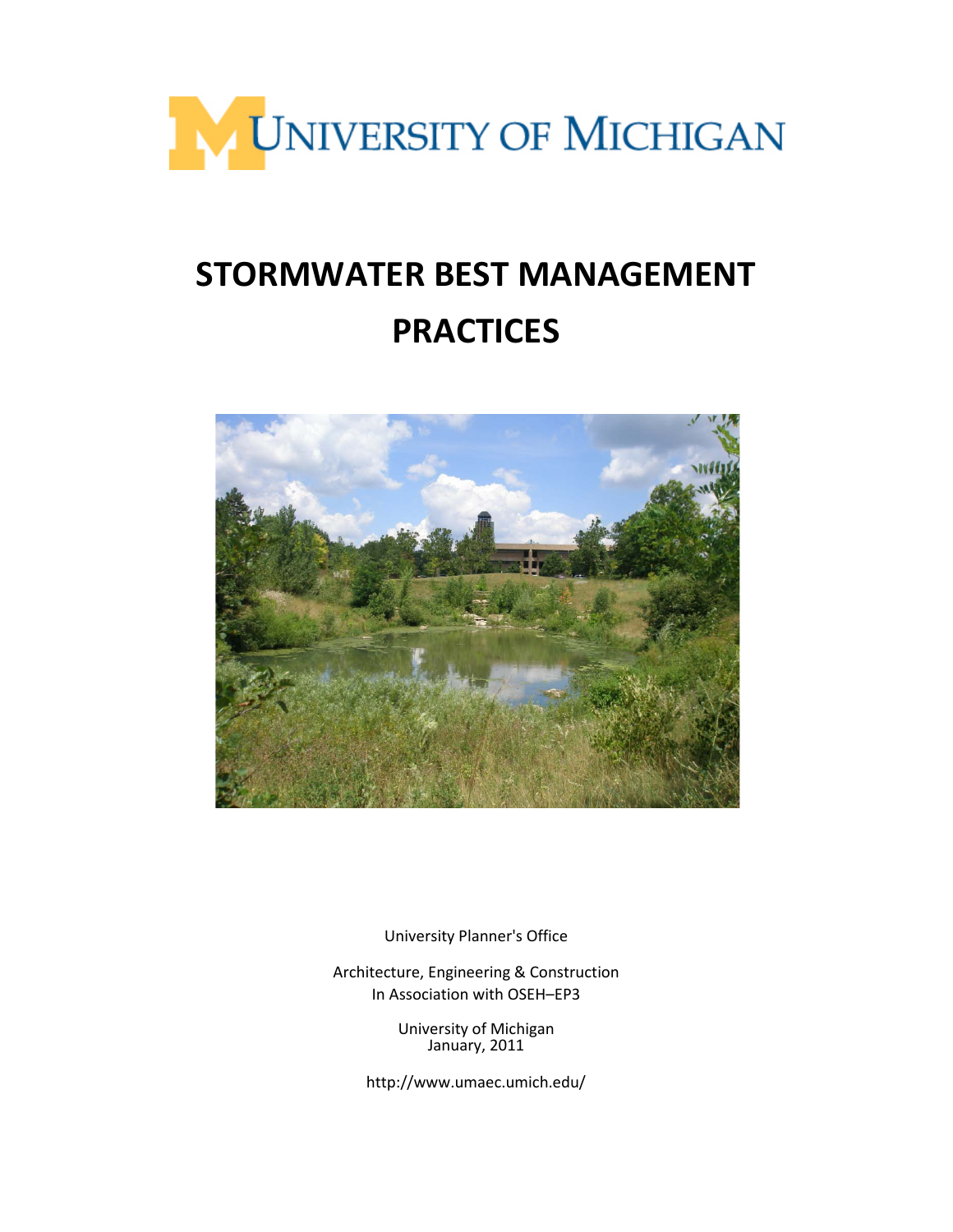## **Table of Contents**

|    | A. Abbreviations             |                                         | page 3 |
|----|------------------------------|-----------------------------------------|--------|
| В. | <b>Stormwater Management</b> |                                         | page 4 |
|    |                              | Non-structural                          |        |
|    | 1.                           | Site disturbance and soil compaction    | page 4 |
|    | 2.                           | Natural/intermittent streams and swales | page 5 |
|    | 3.                           | <b>Buffer areas</b>                     | page 5 |
|    | 4.                           | Impervious surfaces                     | page 5 |
|    | 5.                           | Overland flow                           | page 6 |
|    | 6.                           | Terrain                                 | page 6 |
|    | Structural                   |                                         |        |
|    | 7 <sub>1</sub>               | <b>Bio-retention areas</b>              | page 6 |
|    | 8.                           | Forebays and detention basins           | page 7 |
|    | 9.                           | Vegetated swales/filter strips          | page 7 |
|    |                              | 10. Underground filter chambers         | page 8 |
|    |                              | 11. Green roof                          | page 8 |
|    |                              | 12. Native vegetation                   | page 8 |
|    |                              | 13. Soil restoration program            | page 9 |
|    |                              | 14. Porous pavement                     | page 9 |
|    |                              |                                         |        |

C. Compliance page 10

The Stormwater Best Management Practices Manual is a companion OSEH's Stormwater Management Program Plan [\(http://www.oseh.umich.edu/stormwater/SWMP2010.pdf\)](http://www.oseh.umich.edu/stormwater/SWMP2010.pdf) and to the AEC Design Guidelines, which designers must also adhere to [\(http://www.umaec.umich.edu/desguide/index.html\)](http://www.umaec.umich.edu/desguide/index.html).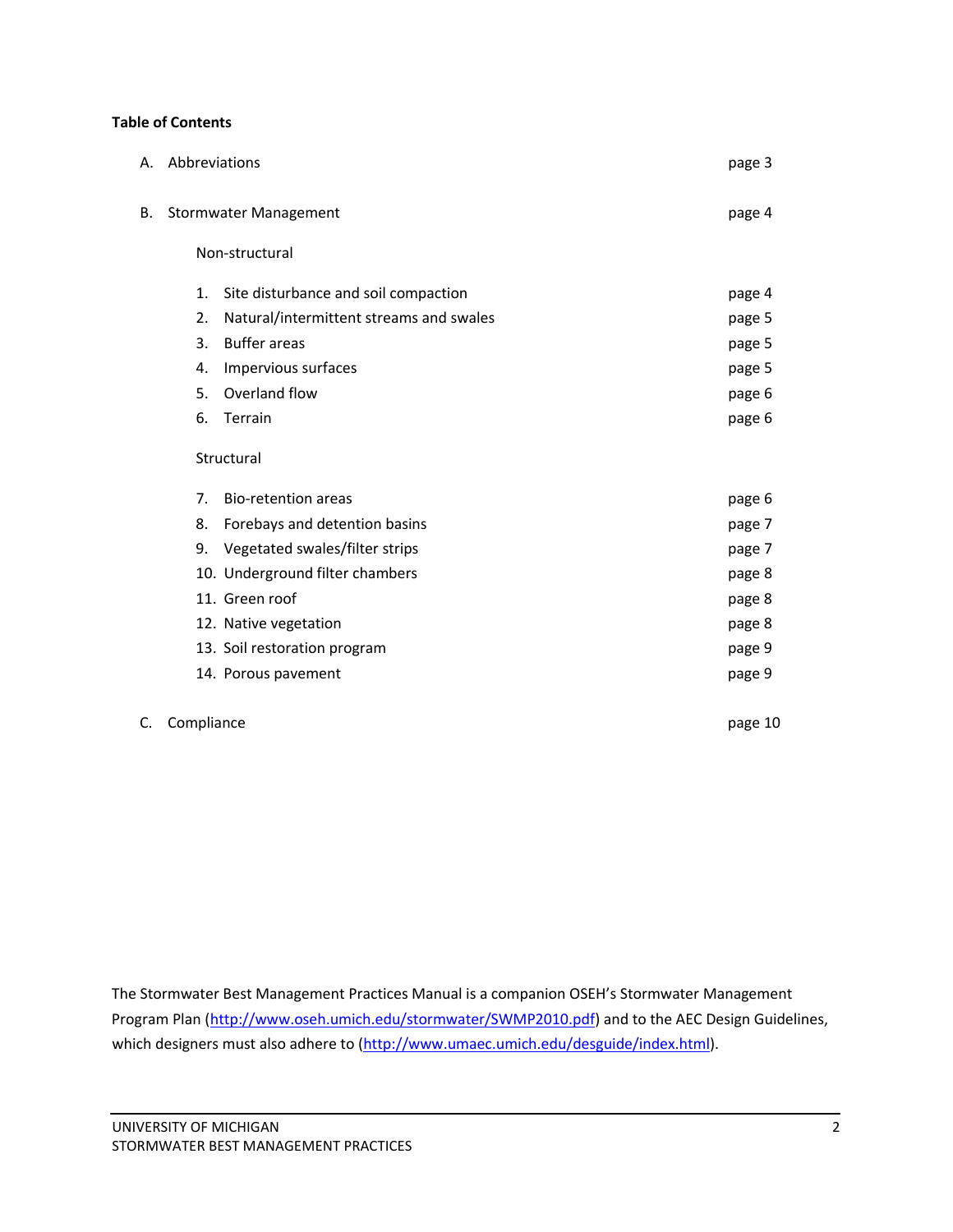# **A. Abbreviations**

- 1. U-M University of Michigan
- 2. AEC Architecture, Engineering & Construction
- 3. UPO University Planner's Office
- 4. DPS Department of Public Safety
- 5. Grounds Plant Department/Grounds
- 6. OSEH Occupational Safety and Environmental Health
- 7. BMP Best Management Practices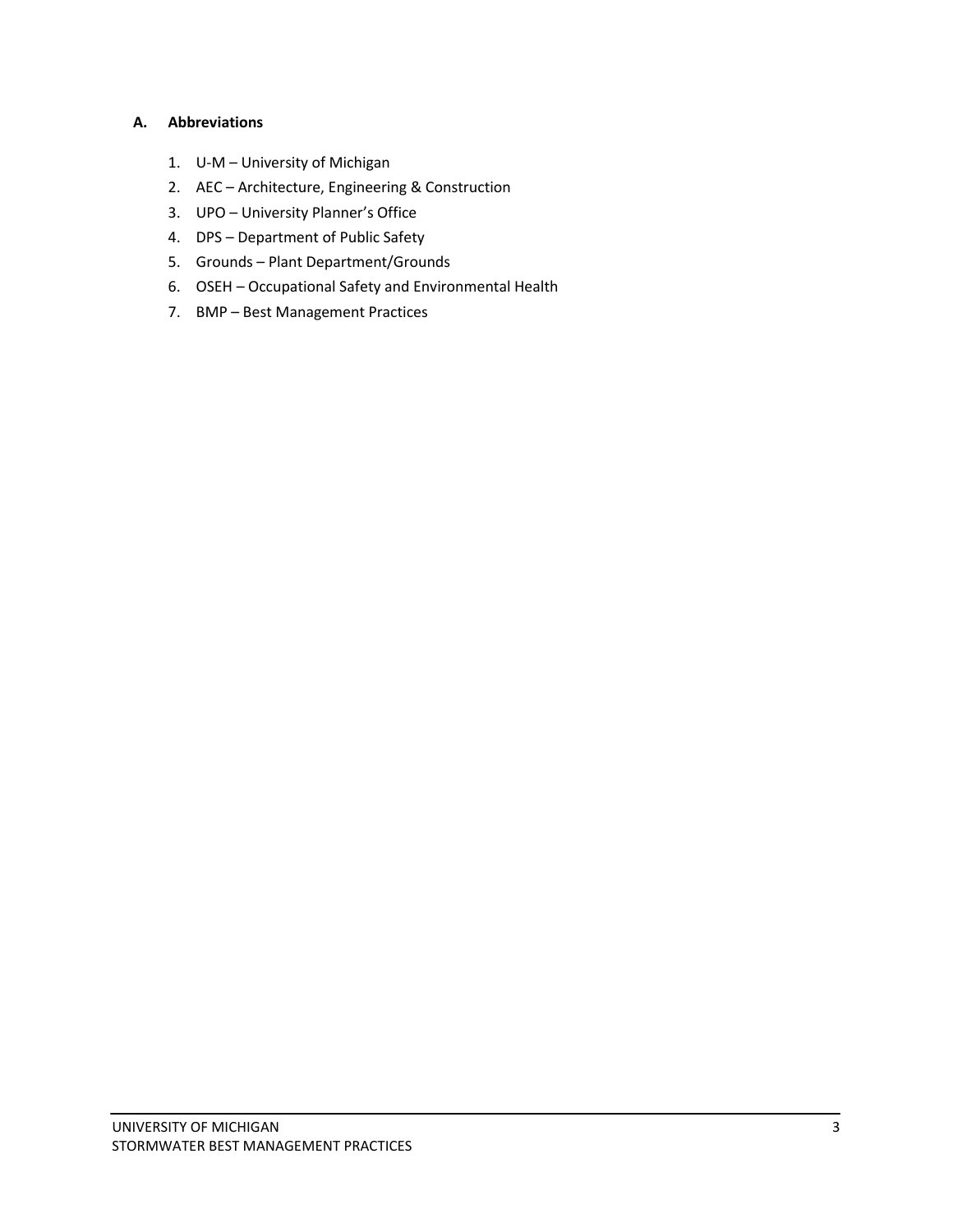#### **B. Stormwater Management**

Goals: Use site specific strategies to protect water quality and prevent flooding, erosion and other negative impacts to campus buildings, infrastructure and the natural environment; maintain hydraulic balance in each watershed (as required per the U-M stormwater NPDES permit) for site disturbance 1 acre or greater or sites less than 1 acre that are part of a common plan of development where the total development will disturb 1 acre or greater [\(http://www.oseh.umich.edu/stormwater/SWMP2010.pdf\)](http://www.oseh.umich.edu/stormwater/SWMP2010.pdf); minimize impervious coverage; and minimize infrastructure costs.

## Non-Structural Strategies:

## **1. Limit site disturbance and soil compaction**

It is important to minimize soil compaction and site disturbance caused by construction activities. Avoiding compaction increases soil infiltration capacity, maintains a healthy environment for vegetation and preserves drainage ways and natural catchment areas. Site specific strategies for minimizing disturbance through design and construction practices include:

- a. Limit areas of heavy equipment access and staging/storage of materials.
- b. Identify and protect high-quality and environmentally sensitive areas- do not allow any disturbance to take place in these areas.
- c. Identify areas which will be vegetated after construction- avoid disturbance in these areas (clearing, but not grading).
- d. Avoid extensive and unnecessary clearing and stockpiling of topsoil.
- e. Restore soil permeability to compacted areas that occurs during construction.
- f. Place temporary fencing around tree drip lines to avoid destruction of tree roots (following these guidelines: [http://www.aec.bf.umich.edu/for.archs/details/general/01141001-](http://www.aec.bf.umich.edu/for.archs/details/general/01141001-Tree%20Protection.pdf) [Tree%20Protection.pdf\)](http://www.aec.bf.umich.edu/for.archs/details/general/01141001-Tree%20Protection.pdf).
- g. Minimize grading by designing to the existing topography.

## For additional detail refer to technical section 02215

[\(http://www.aec.bf.umich.edu/desguide/tech/02/02215.pdf\)](http://www.aec.bf.umich.edu/desguide/tech/02/02215.pdf) and Soil Erosion & Sedimentation Control [\(http://www.oseh.umich.edu/stormwater/SESCprogram.pdf\)](http://www.oseh.umich.edu/stormwater/SESCprogram.pdf).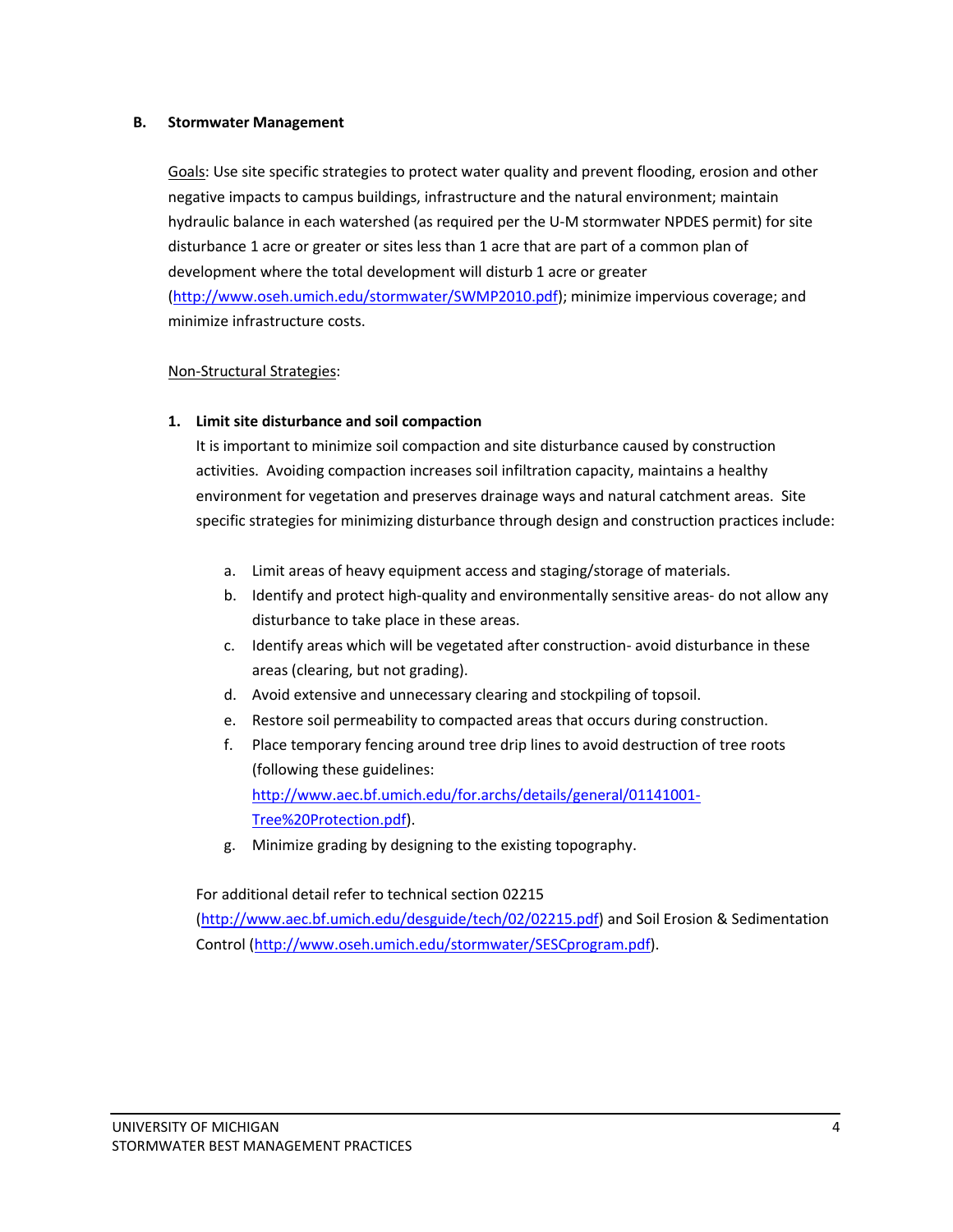# **2. Protect natural and intermittent streams and swales; maintain as natural habitat and campus amenity**

Identify, protect, and utilize natural drainage features, such as swales, low areas and watercourses as a means of protecting water quality. This maximizes the site's natural hydrological characteristics, reducing the need for structural management practices and minimizing construction and maintenance costs. Items to consider:

- a. Identify and map natural drainage features (e.g., swales, streams, low areas, wetland, etc.). Use signage and fencing for protection.
- b. Utilize natural topographic/drainage features to guide site design.
- c. Prevent erosion of natural drainage features by using upstream volume and rate control practices, such as level spreaders, erosion control matting, check dams, straw rolls, revegetation and outlet stabilization.

# **3. Protect and restore buffer areas to promote filtration**

Natural vegetated areas are important components of an integrated stormwater management system that help protect water quality by stabilizing banks, mitigating flow rates, and filtering of pollution and sediment. Items to consider:

- a. Plan wide planted buffer zones/setbacks (50' buffers are preferred) around drainage courses, ponds and wetland.
- b. Limit the amount of impervious surfaces and industrial uses allowed adjacent to buffer areas.
- c. Restrict clearing of vegetation within a 100-year floodplain.
- d. Restore buffer areas by revegetating it with native plantings, if possible.

# **4. Reduce impervious surfaces**

Reducing impervious surfaces includes minimizing the dimension or area required for roads, drives, walks and parking. When pavement is reduced, the rate of stormwater runoff is decreased while infiltration is increased. Items to consider:

- a. Evaluate traffic volumes and parking requirements taking into consideration average and peak use demand.
- b. Remove unutilized/underutilized impervious coverage.
- c. Consider minimizing impervious road and parking areas by incorporating pervious paving materials, where appropriate.
- d. Use pervious materials for plazas and sidewalks, and bike parking areas, where appropriate.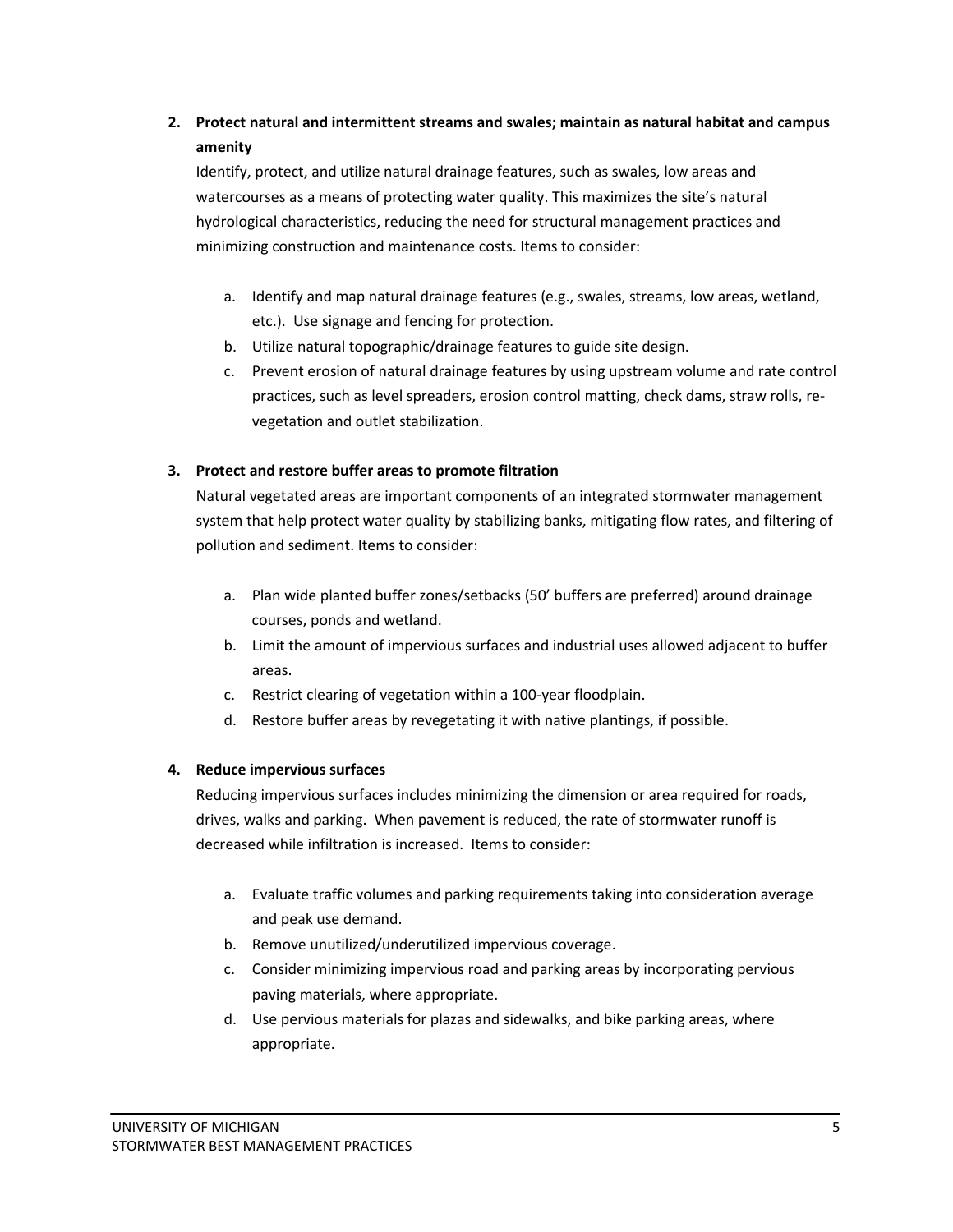- e. Reduce setbacks along roads to minimize length of access driveways and approach walks.
- f. Analyze the site to determine if smaller parking spaces, slanted parking stalls, compact car spaces, and narrowed traffic lanes are appropriate.

# **5. Promote overland flow**

Promote overland flow (where appropriate) to minimize need to costly infrastructure/reduce downstream impacts. When utilizing overland flow, consideration must be given to prevent erosion, wash-out, and to identify the water flow path that will occur. Water should be directed away from buildings and sensitive areas to prevent water from entering buildings, entrances, washing out landscaping beds, etc.

# **6. Work with existing terrain**

Work with the site's existing terrain to mitigate negative environmental effects. Items to consider:

- a. Orient site surface features (roads, parking, walks, etc.) along existing contours to reduce need for cut/fill operations.
- b. Avoid increasing run-off on adjacent non-university properties, as well as avoid impacting neighboring site overland flow.

# Structural Strategies

## **7. Incorporate bio-retention areas**

Bio-retention areas, also referred to as rain gardens, are depressed surface areas – typically no more than one acre in size – that are planted with carefully selected native plantings whose function is to capture and treat stormwater runoff from rooftops, streets and parking lots. These areas help to moderate stormwater runoff, promote groundwater recharge and infiltration, create an aesthetically pleasing setting, provide wildlife habitat, and mitigate heat island effect if properly designed and located. Items to consider:

- a. A commitment to regular maintenance is necessary so that the rain garden does not become over-run by weeds and non-native vegetation.
- b. In order to prevent clogging, a vegetated buffer strip, inlet or sediment trap should be installed prior to the runoff entry into the garden.
- c. Surface area should not exceed 5:1 impervious drainage area to bio-retention; ponding depth is recommended at 6 inches.
- d. Planting live material is preferred to seeding.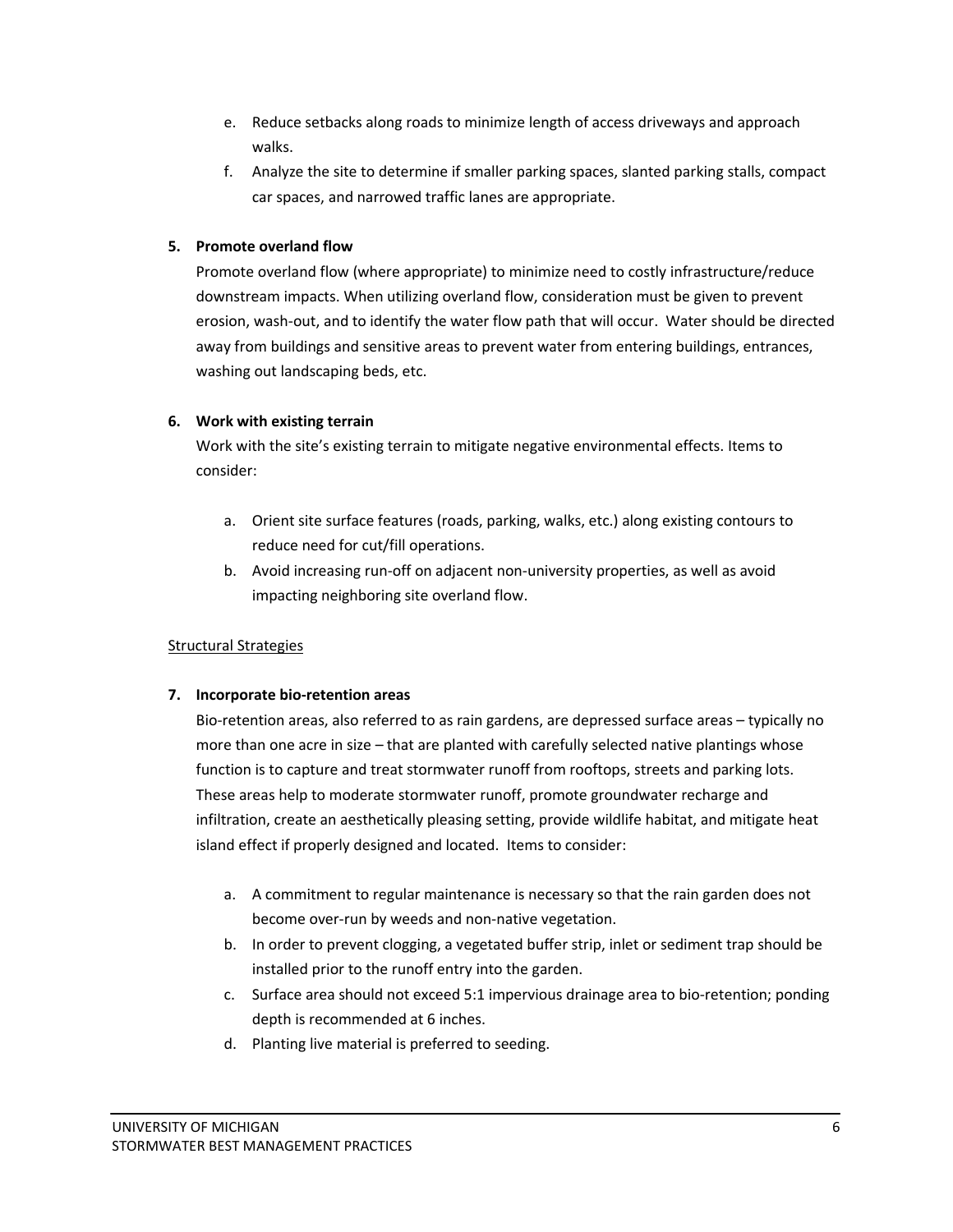## **8. Utilize forebays and detention basins**

Detention basins are temporary stormwater storage areas that are used to help prevent downstream flooding by moderating stormwater runoff peaks. There are four different types: dry ponds, wet ponds, constructed wetlands and underground detention. Forebays are smaller basins designed to take the initial "flush" of stormwater and slow the rate of flow before releasing into the detention basin. They are separated from the basin. Items to consider:

- a. Assess storage capacity of basin in lieu of available site area and soil/subsurface conditions.
- b. Consider combining with other BMPs for an integrated solution.
- c. Plan for regular maintenance vegetation and sediment removal. Maintenance may require the use of heavy equipment; plan for access routes, etc. accordingly.
- d. Evaluate surrounding sites when considering the development of a detention basin. Consider strategically locating a larger detention basin as opposed to constructing several smaller basins.
- e. Detention basins should be designed to accommodate a one-hundred year rainfall. Basins should meet U-M's stormwater NPDES permit requirement.
- f. A minimum length to width ratio of 2:1 is recommended; the shape should maximize stormwater flow pathway and irregularly shaped basins are acceptable. Slopes in and around the basin should be horizontal to vertical, 4:1 to 5:1; the maximum water depth should not exceed 10 feet.
- g. Forebays should be vegetated to improve runoff and stabilize the soils. They should have a minimum length of 10 feet and be physically separated from the basin by a wall or berm.

## **9. Create vegetated swales/filter strips**

Vegetated swales/filter strips are permanent, maintained strips of vegetation designed to slow runoff and filter out sediment and other pollutants from stormwater. Sheet flow must be maintained across filter strips. Appropriate applications for filter strips are where runoff is directed from impervious areas such as roads and parking. Items to consider:

- a. Use level spreaders to promote even flow/filtering capability across the filter strip.
- b. To ensure that large storms safely bypass the filter, install flow splitters or multi-stage chambers.
- c. Maintain relatively level slope to ensure optimum filtering.
- d. In areas with high level of debris, pretreatment such as oil/grit separators may be necessary in lieu of vegetated filter strips.
- e. Ensure that the ratio of drainage area to filter strip is in balance (not to exceed 6:1).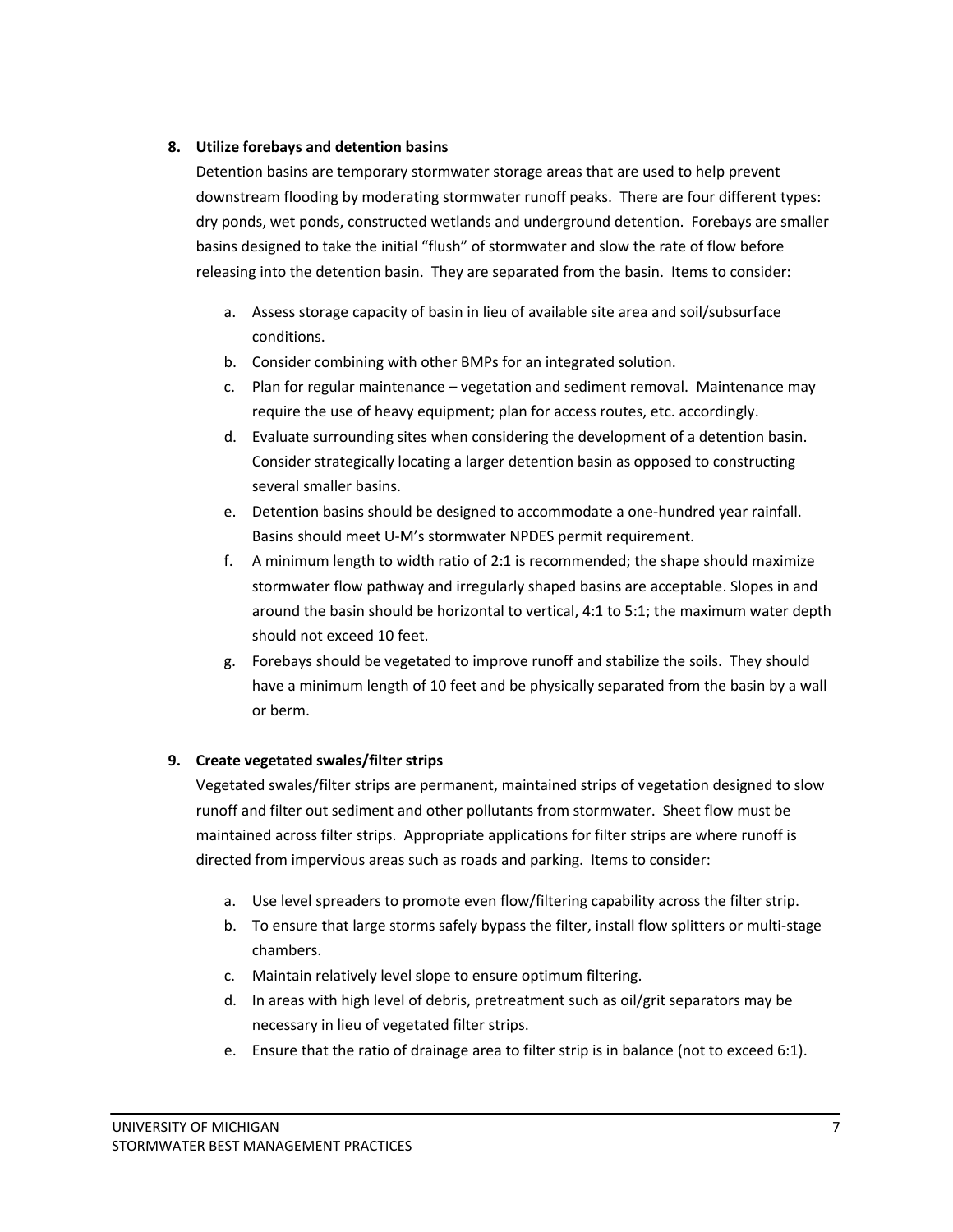f. Create a dense plant filter strip with a mix of salt and drought-tolerant plant material. Refer to U-M Grounds for a list of recommended plants [\(http://www.plantops.umich.edu/grounds/landscape\)](http://www.plantops.umich.edu/grounds/landscape).

## **10. Incorporate underground filter chambers**

An underground filter chamber is a large subsurface structure with at least two chambers capable of receiving relatively large amounts of stormwater flow. One chamber of the filter settles large particles while the other contains material that is capable of filtering small particulate matter. Filtered water discharges through an outlet pipe. Once installed, the system must meet the requirements of post-construction stormwater management per the U-M NPDES permit [\(http://www.oseh.umich.edu/pdf/guideline/guidePCSW.pdf\)](http://www.oseh.umich.edu/pdf/guideline/guidePCSW.pdf).

## **11. Consider a green roof**

Green roofs, also referred to as vegetated roofs or roof gardens/terraces, are conventional roof top structures that are overlain with a layer of vegetation that allows the roof to function like a vegetated ground surface. The overall thickness of the vegetated roof can range from two inches to several feet depending upon the structural integrity of the roof system. A green roof profile typically consists of many layers, including waterproofing, insulation, specialized soil, filter fabric, and vegetation. Items to consider:

- a. Analyze structural integrity/load bearing capability of the roof to ensure proper design.
- b. Ensure the roof does not exceed a 2:12 slope to prevent slippage; roofs with slopes greater than 2:12 must incorporate supplemental measures.
- c. Separation fabric should be readily penetrated by roots, but provide a durable separation between the drainage and growth media layers.
- d. Use drought resistant plants.
- e. Incorporate means of watering roof during times of extreme drought.
- f. Ensure safe/adequate access for maintenance personnel and equipment.
- g. During plant establishment, several weedings, fertilizations and infill plantings should occur. Once the plants are established, only annual maintenance is necessary.
- h. Check roof warranty to ensure green roof installation does not terminate its validity.

## **12. Restore developed areas with native vegetation**

Native revegetation can occur in a woodland, no-mow lawn area, buffer area, prairie and constructed wetlands. There are many benefits including reduced maintenance needs, beautification, improved water quality and reduced volume of runoff. Items to consider: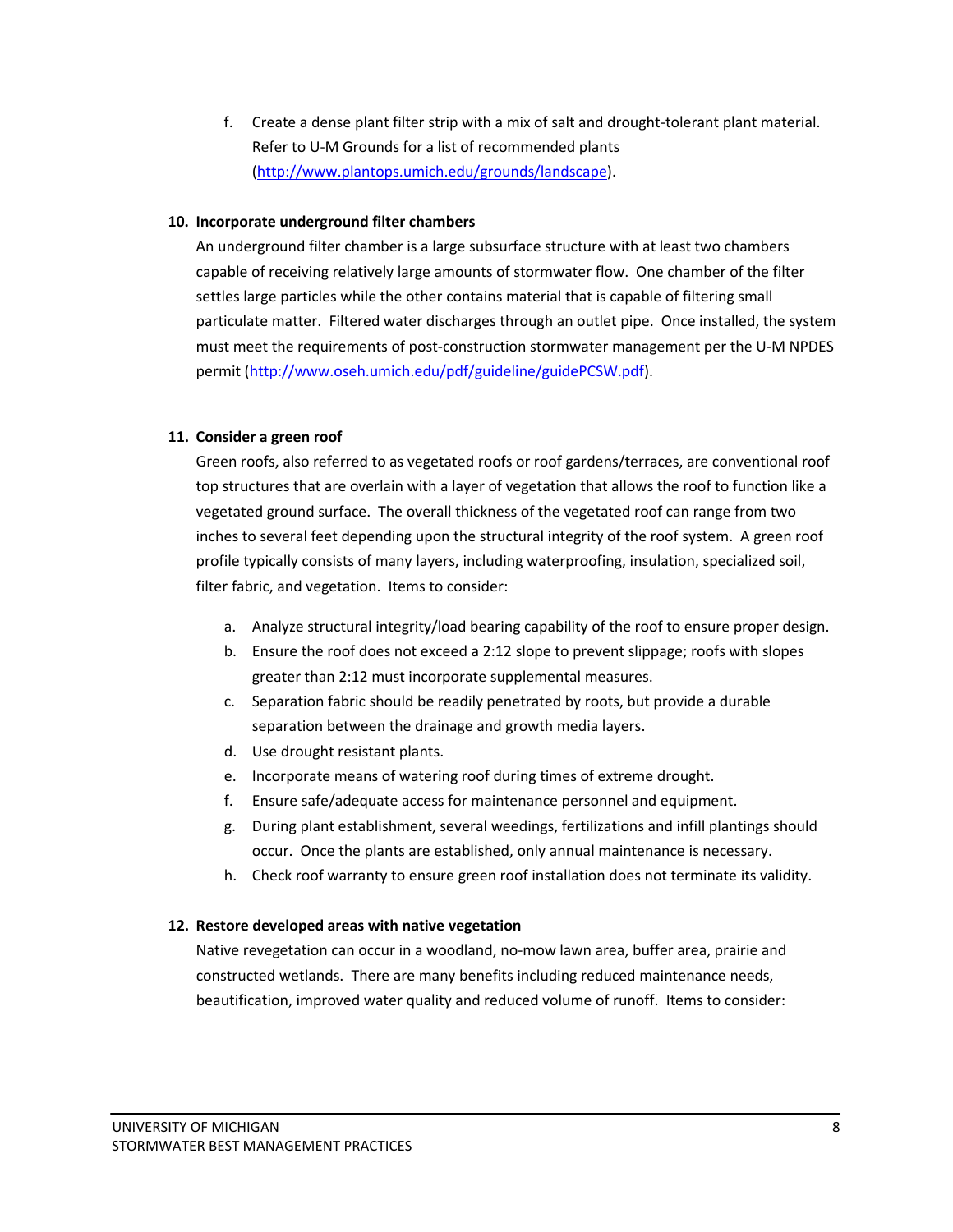- a. The site's soil type and topology will guide plant selection. Performing a soil survey is necessary.
- b. Perform a thorough weeding before planting the native vegetation.
- c. Adequate stabilization will help to establish the native plantings.
- d. The first year will require more maintenance (weeding and watering) than subsequent years.

For detailed instructions refer to SID-T [\(http://www.aec.bf.umich.edu/desguide/sid/sid\\_t.pdf\)](http://www.aec.bf.umich.edu/desguide/sid/sid_t.pdf).

## **13. Institute a soil restoration program**

Soil restoration is a technique used to restore soils by physical treating and/or mixing natural additives into the soil where it has been compacted by construction activities or general use over an extended period of time. By employing de-compacting measures, water retention capacity of the soil is increased, erosion is reduced and the overall soil structure and composition is improved to support healthy plant growth. Items to consider:

- a. Evaluate existing soil conditions before implementing a restoration strategy to determine amount of soil compaction. A density test will need to be conducted.
- b. Tilling the soil should only be used on dry soils. This should be performed before any soil amendment is applied.
- c. For major compaction, till to a depth of 20 inches; for minor, 8 inches.
- d. Soil media should not be applied on slopes greater than 30%.
- e. Restoration should not take place within the critical root zone of trees.
- f. The tilling should create a two-directional grid, spaced 12 -36 inches apart.

## **14. Encourage use of porous pavement**

Porous pavement is utilized to promote stormwater infiltration. There are many different types including: porous concrete, porous asphalt, porous concrete unit paver and grass-crete (or equivalent). The potential use of a pervious pavement system should be evaluated early in the design process. The design of these systems should allow for water to infiltrate before any outlet of excess volumes to the sub-drain and/or stormwater system.

## a. Systems

- i. Porous concrete, or pervious concrete, is created by reducing the number of fines added to a standard mix in order to establish drainage voids.
	- Underlay pervious pavement with a stone sub-base for cold climate areas
	- Installation methods and outcomes should be carefully observed where grading requirements are stringent. Installation involves rolling the